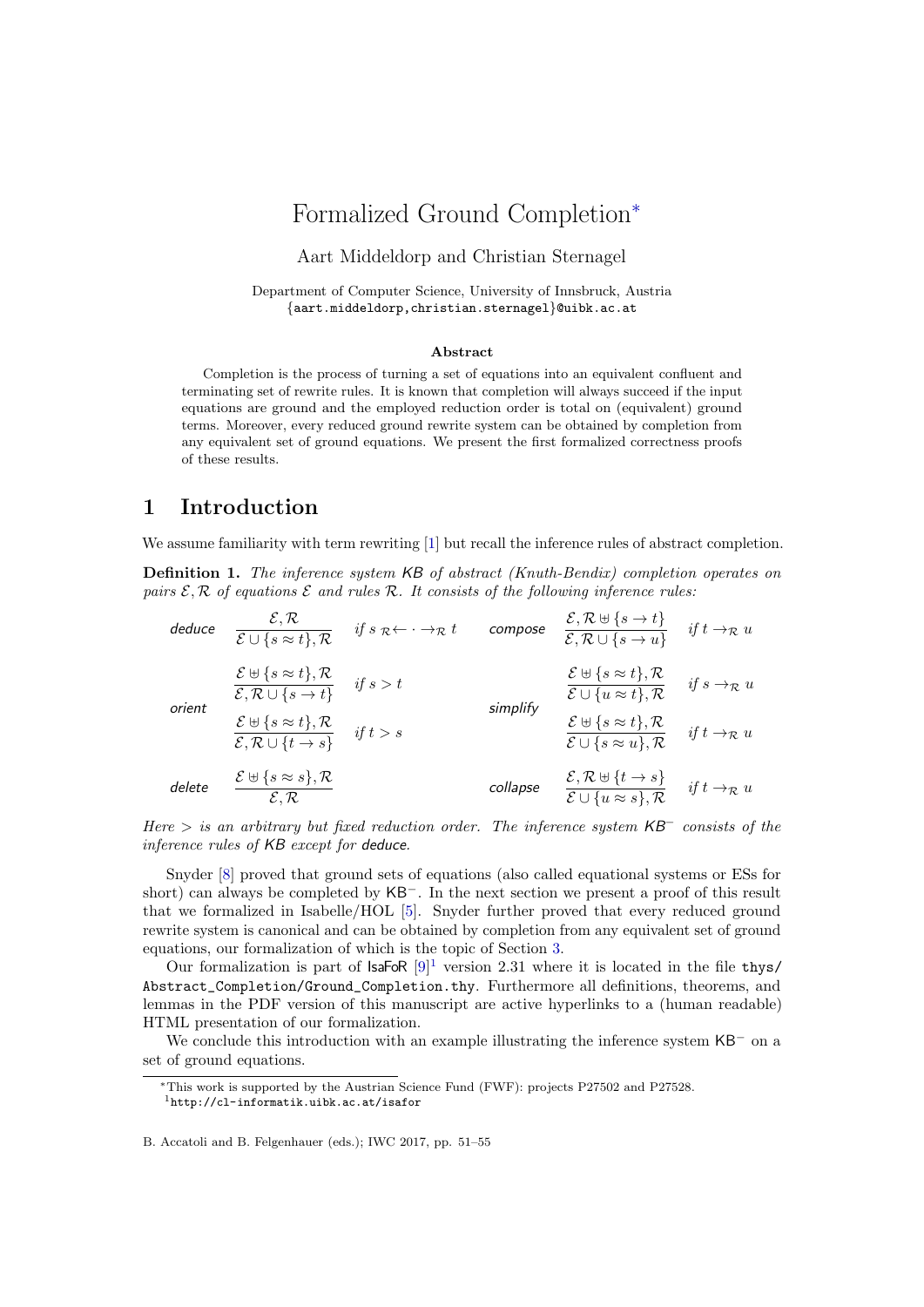Formalized Ground Completion **Middeldorp and Sternagel** Middeldorp and Sternagel

**Example 1.** Consider the ES  $\mathcal E$  consisting of the ground equations

$$
f(f(f(a))) \approx f(b)
$$
  $f(f(b)) \approx c$   $f(c) \approx a$   $f(a) \approx f(f(b))$ 

As reduction order we take LPO induced by the total precedence  $a > b > c > f$ . We start by applying orient to the last two equations:

$$
f(f(f(a))) \approx f(b) \qquad \qquad f(f(b)) \approx c \qquad \qquad f(c) \leftarrow a \qquad \qquad f(a) \rightarrow f(f(b))
$$

An application of collapse produces

 $f(f(f(a))) \approx f(b)$  f(f(b))  $\approx c$  f(c)  $\leftarrow$  a f(f(c))  $\approx f(f(b))$ 

Next we orient the second equation:

$$
f(f(f(a))) \approx f(b) \qquad \qquad f(f(b)) \to c \qquad \qquad f(c) \leftarrow a \qquad \qquad f(f(c)) \approx f(f(b))
$$

Two applications of simplify produce

$$
f(f(f(f(c))) \approx f(b) \qquad \qquad f(f(b)) \to c \qquad \qquad f(c) \leftarrow a \qquad \qquad f(f(c)) \approx c
$$

We continue by orienting the last equation:

$$
f(f(f(f(c))) \approx f(b) \qquad \qquad f(f(b)) \to c \qquad \qquad f(c) \leftarrow a \qquad \qquad f(f(c)) \to c
$$

Two applications of simplify produce

$$
c \approx f(b) \qquad \qquad f(f(b)) \to c \qquad \qquad f(c) \leftarrow a \qquad \qquad f(f(c)) \to c
$$

Orienting the remaining equation followed by a collapse step produces

$$
c \leftarrow f(b) \qquad \qquad f(c) \approx c \qquad \qquad f(c) \leftarrow a \qquad \qquad f(f(c)) \rightarrow c
$$

Finally, we orient the only remaining equation and collapse, compose, simplify, and delete exhaustively, thereby obtaining the TRS R

$$
c \leftarrow f(b) \qquad \qquad f(c) \rightarrow c \qquad \qquad c \leftarrow a
$$

which constitutes a canonical presentation of  $\mathcal{E}.$ 

# 2 Correctness

The absence of deduce from KB<sup>-</sup> does not hurt for ground systems. If  $s \leftarrow \cdot \rightarrow t$  and the two contracted redexes are at parallel positions then trivially  $s \to \cdot \leftarrow t$ . If the steps are identical then  $s = t$ . In the remaining case one of the contracted redexes is a subterm of the other contracted redex, and the effect of deduce is achieved by the collapse inference rule.

On the contrary, the absence of deduce is crucial to conclude that KB<sup>−</sup> derivations are always finite.

**Lemma 1.** [There are no infinite sequences](http://cl-informatik.uibk.ac.at/isafor/v2.31/IWC2017/Ground_Completion.html#SN_on_GKB)  $\mathcal{E}_0$ ,  $\varnothing \vdash_{\mathsf{KB}^{-}} \mathcal{E}_1$ ,  $\mathcal{R}_1 \vdash_{\mathsf{KR}^{-}} \cdots$  for finite ground ESs  $\mathcal{E}_0$ .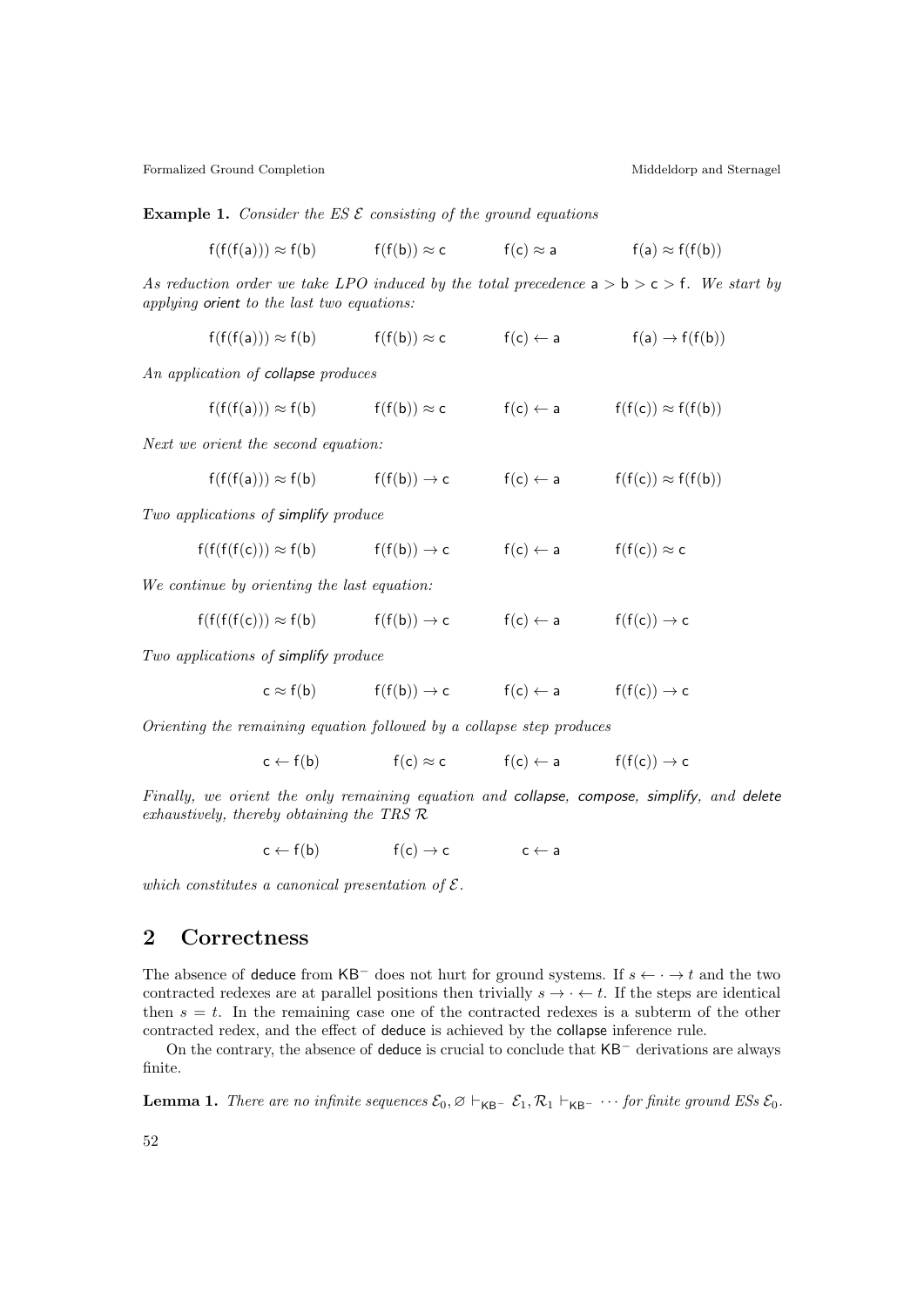*Proof.* Let  $\succ$  denote the lexicographic combination of the multiset extension  $>\mathbf{v}_{\text{mul}}$  of the reduction order > with the standard order on natural numbers ><sub>N</sub>. Furthermore let  $M(\mathcal{E}, \mathcal{R})$  denote the (finite) multiset of left-hand sides and right-hand sides occurring in  $\mathcal E$  and  $\mathcal R$ 

$$
M(\mathcal{E}, \mathcal{R}) = \bigcup \{ \{s, t\} \mid (s, t) \in \mathcal{E} \} \cup \bigcup \{ \{s, t\} \mid (s, t) \in \mathcal{R} \}
$$

and consider the function P that maps the pair  $(\mathcal{E}, \mathcal{R})$  to  $(M(\mathcal{E}, \mathcal{R}), |\mathcal{E}|)$ . Now it is straightforward to verify that any infinite  $\vdash_{\mathsf{KB}-}$ -sequence would give rise to an infinite sequence  $P(\mathcal{E}_0, \varnothing) \succ P(\mathcal{E}_1, \mathcal{R}_1) \succ \cdots$  contradicting the well-foundedness of  $\succ$  $P(\mathcal{E}_1, \mathcal{R}_1) \succ \cdots$ , contradicting the well-foundedness of  $\succ$ .

The formalization of the following preliminary result is covered by previous work [\[2\]](#page-4-4).

<span id="page-2-1"></span>**Lemma 2.** If 
$$
(\mathcal{E}, \mathcal{R}) \vdash_{\mathsf{KB}}^* (\mathcal{E}', \mathcal{R}')
$$
 then  $\xrightarrow[\mathcal{E} \cup \mathcal{R}]} \xrightarrow[\mathcal{E}' \cup \mathcal{R}']$ .

<span id="page-2-2"></span>**Theorem 1.** If  $>$  is total on  $\mathcal{E}$ [-equivalent ground terms then every maximal](http://cl-informatik.uibk.ac.at/isafor/v2.31/IWC2017/Ground_Completion.html#ground_max_run_canonical) KB<sup>-</sup> run produces an equivalent canonical presentation for ground  $ES \mathcal{E}$ .

*Proof.* Consider a maximal KB<sup>-</sup> run  $\mathcal{E}_0, \varnothing \vdash \mathcal{E}_1, \mathcal{R}_1 \vdash \cdots \vdash \mathcal{E}_n, \mathcal{R}_n$  where  $\mathcal{E}_0 = \mathcal{E}$  is a ground ES. Because the run is maximal, no inference rule of KB<sup>-</sup> is applicable to the final pair  $(\mathcal{E}_n, \mathcal{R}_n)$ . In particular, compose and collapse are not applicable and hence the final TRS  $\mathcal{R}_n$  is reduced. Since  $\mathcal{R}_n$  is also ground, it is canonical. From Lemma [2](#page-2-1) and the inclusion KB<sup>-</sup> ⊆ KB we infer that  $\mathcal E$  and  $\mathcal E_n\cup\mathcal R_n$  are equivalent. It follows that  $\gt$  is total on  $\mathcal E_n$ -equivalent ground terms and thus  $\mathcal{E}_n = \emptyset$ , for otherwise the run could be extended with an application of delete or simplify. Hence  $\mathcal{R}_n$  and  $\mathcal E$  are equivalent.  $\Box$ 

The restriction on the reduction order  $>$  in the above correctness theorem is easy to satisfy. In particular, it holds for any LPO or KBO based on a total precedence.

### <span id="page-2-0"></span>3 Completeness

The final result of this note states the completeness of ground completion. The proof makes use of the following preliminary results. The formalization of the first one is detailed in previous work [\[3\]](#page-4-5).

<span id="page-2-3"></span>**Theorem 2** (Métivier [\[4\]](#page-4-6)). Let  $\mathcal R$  and  $\mathcal S$  [be equivalent canonical TRSs. If](http://cl-informatik.uibk.ac.at/isafor/v2.31/IWC2017/Normalization_Equivalence.html#EQ_imp_litsim)  $\mathcal R$  and  $\mathcal S$  are compatible [with the same reduction order then](http://cl-informatik.uibk.ac.at/isafor/v2.31/IWC2017/Normalization_Equivalence.html#EQ_imp_litsim)  $\mathcal{R} \doteq S$ .  $\Box$ 

Here  $\mathcal{R} \doteq \mathcal{S}$  denotes that  $\mathcal R$  and  $\mathcal S$  are identical modulo renaming of variables (that is, each rule of  $\mathcal R$  has a variant in  $\mathcal S$  and vice versa). The next concept is useful in the analysis of rewrite strategies [\[7\]](#page-4-7). It generalizes a number of earlier concepts, including the property  $\leftarrow \cdot \rightarrow \subseteq \rightarrow \cdot \leftarrow \cup =$  which is known as WCR<sup>1</sup> and true for left-reduced ground TRSs.

**Definition 2.** A TRS R has random descent [if for every conversion](http://cl-informatik.uibk.ac.at/isafor/v2.31/IWC2017/Ground_Completion.html#RD)  $a \leftrightarrow^* b$  with normal form b we have  $a \rightarrow^n b$  with  $n + l = r$ . Here l (r) denotes the number of  $\leftarrow (\rightarrow)$  steps in the conversion  $a \leftrightarrow^* b$ .

<span id="page-2-4"></span>**Theorem 3** (van Oostrom [\[6\]](#page-4-8)). Let R [be a TRS with random descent. If](http://cl-informatik.uibk.ac.at/isafor/v2.31/IWC2017/Ground_Completion.html#RD_NF)  $a \leftrightarrow^* b$  with normal form b then a [is complete and all rewrite sequences from](http://cl-informatik.uibk.ac.at/isafor/v2.31/IWC2017/Ground_Completion.html#RD_NF) a to b have the same length.

The short and direct proof given below has been formalized.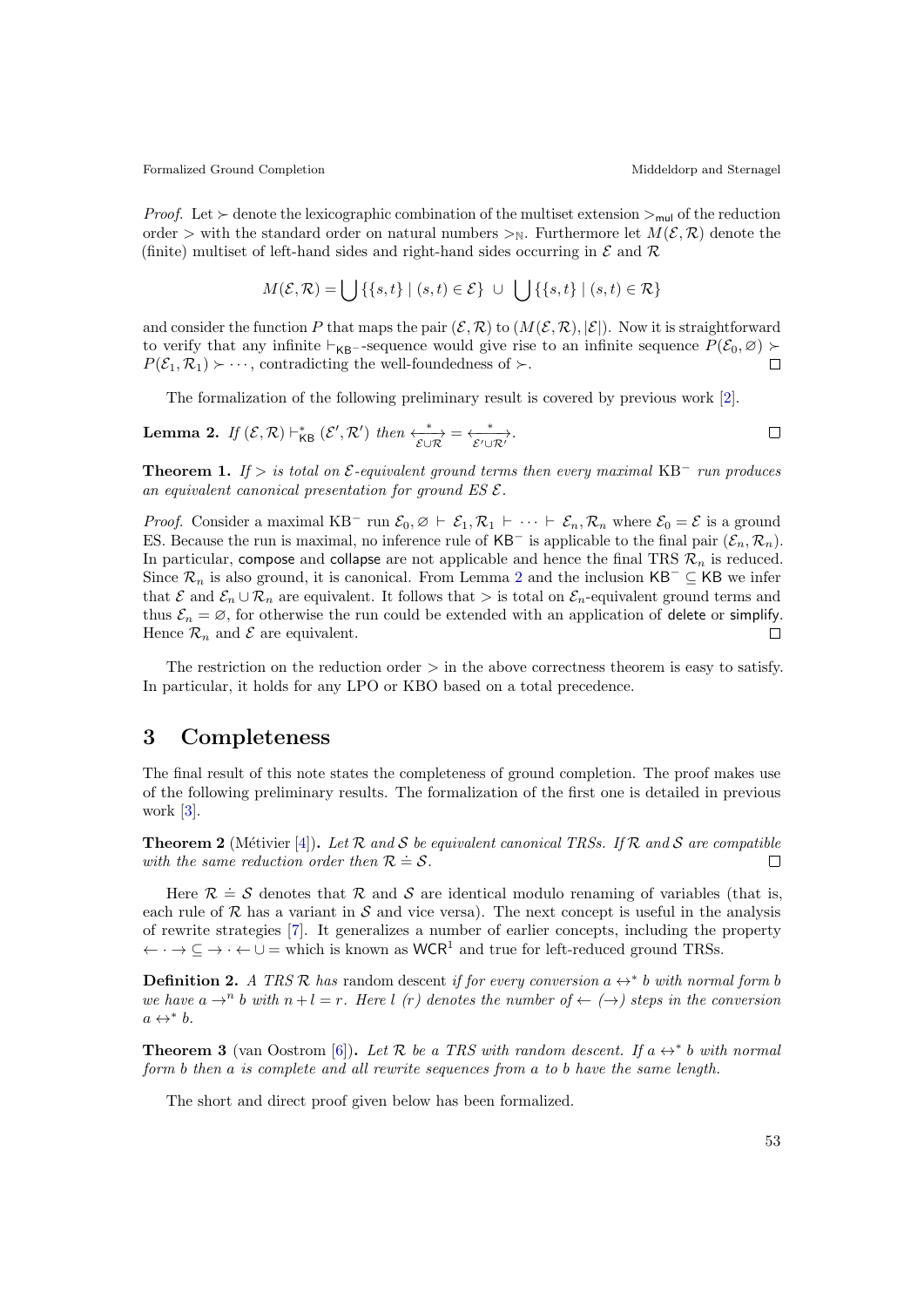*Proof.* Let l (r) be the number of  $\leftarrow (\rightarrow)$  steps in the conversion from a to b. We have  $l \leq r$ since  $n + l = r$  for some n by random descent. First we prove termination of a. For a proof by contradiction, suppose the existence of an infinite rewrite sequence

$$
a = a_0 \to a_1 \to a_2 \to \cdots
$$

Clearly,  $a \rightarrow^{r-l} a_{r-l}$  and thus there exists a conversion  $a_{r-l} \nleftrightarrow a \leftrightarrow^* b$  with r backwards and r forwards steps. Hence  $a_{r-l} = b$  by another application of random descent and therefore  $b \to a_{r-l+1}$ , contradicting the fact that b is a normal form. Next we prove confluence of a. Suppose  $c^* \leftarrow a \rightarrow^* d$ . We obtain the two conversions  $c \leftrightarrow^* b$  and  $d \leftrightarrow^* b$ , which are transformed into  $c \downarrow d$  by two applications of random descent. Finally, assume there are two rewrite sequences  $a \rightarrow^m b$  and  $a \rightarrow^n b$  from a to b of length m and n. Reversing the first sequence and appending the second one yields a conversion  $b \leftrightarrow^* b$  with m backwards and n forwards steps. A final application of random descent yields  $b \rightarrow^k b$  for some k with  $k + m = n$ . Since b is a normal form,  $k = 0$  and thus  $m = n$  as desired.  $\Box$ 

#### <span id="page-3-1"></span>Lemma 3. [Reduced ground TRSs are canonical and have random descent.](http://cl-informatik.uibk.ac.at/isafor/v2.31/IWC2017/Ground_Completion.html#reduced_ground_RD_and_canonical)

*Proof.* First we show that every left-reduced ground TRS  $\mathcal{R}$  has random descent. To this end let  $s \leftrightarrow^* t$  be a conversion between s and the normal form t. Now we proceed by induction on the length of the conversion. If it is empty or the first step is to the right, we are done. Otherwise, we have  $s \leftarrow u \leftrightarrow^* t$  where the conversion has l (r) left-steps (right-steps) and obtain  $u \to^k t$ with  $k + l = r$  by the induction hypothesis. The remainder of the proof proceeds by induction on k together with the observation that left-reduced ground TRSs enjoy the WCR<sup>1</sup> property.

Moreover, every right-reduced ground TRS  $\mathcal R$  is terminating. For assuming non-termination there would be a minimal non-terminating term t. This means that after a finite number of non-root steps  $t \to^* u$  there will be a root-step  $u \to v$  such that v is non-terminating. But since  $\mathcal R$  is right-reduced and ground,  $v$  is a ground normal form.

Since all terms are terminating, confluence of  $\mathcal R$  is an immediate consequence of the definition of random descent.  $\Box$ 

### **Theorem 4.** For every ground ES  $\mathcal{E}$  [and every equivalent reduced ground TRS](http://cl-informatik.uibk.ac.at/isafor/v2.31/IWC2017/Ground_Completion.html#gkb_complete)  $\mathcal{R}$  there exist a reduction order > [and a derivation](http://cl-informatik.uibk.ac.at/isafor/v2.31/IWC2017/Ground_Completion.html#gkb_complete)  $\mathcal{E}, \varnothing \vdash_{\sf KB} \cdots \vdash_{\sf KB} \varnothing, \mathcal{R}.$

*Proof.* Let  $>$  be a reduction order that contains  $\mathcal R$  and is total on  $\mathcal E$ -equivalent ground terms. Consider a maximal  $KB^-$  run starting from  $\mathcal E$  and using >. According to Theorem [1,](#page-2-2) the run produces an equivalent reduced TRS  $\mathcal{R}'$ . Since  $\mathcal{R} \subseteq \mathcal{R}$  and  $\mathcal{R}' \subseteq \mathcal{R}$ , we obtain  $\mathcal{R} = \mathcal{R}'$  from Theorem [2.](#page-2-3) It remains to show that  $\geq$  exists. Let  $\Box$  be a total precedence and define  $s > t$ if and only if  $s \leftrightarrow_{\mathcal{E}}^* t$  and either  $d_{\mathcal{R}}(s) > d_{\mathcal{R}}(t)$  or both  $d_{\mathcal{R}}(s) = d_{\mathcal{R}}(t)$  and  $s \sqsupset_{\mathsf{Ipo}} t$ .<sup>[2](#page-3-0)</sup> Here  $d_{\mathcal{R}}(u)$  is the number of rewrite steps in  $\mathcal R$  to normalize the term u, which is well-defined since all normalizing sequences in a reduced ground TRS have the same length as a consequence of Lemma [3](#page-3-1) and Theorem [3.](#page-2-4) It is easy to show that  $>$  has the required properties. The only interesting cases are closure under contexts and substitutions. Both are basically handled by the following observation:  $d_{\mathcal{R}}(C[t\sigma]) = d_{\mathcal{R}}(C[t\downarrow \sigma]) + d_{\mathcal{R}}(t)$  for any term t (which holds due to random descent together with termination). This allows us to lift  $d_{\mathcal{R}}(s) = d_{\mathcal{R}}(t)$  and  $d_{\mathcal{R}}(s) > d_{\mathcal{R}}(t)$  into arbitrary contexts and substitutions.  $\Box$ 

The above result cannot be generalized to left-linear right-ground systems, as shown in the following example due to Dominik Klein (personal communication).

<span id="page-3-0"></span><sup>&</sup>lt;sup>2</sup>In the formalization we actually use  $\exists_{kbo}$  with all weights set to 1, since in contrast to LPO, for KBO ground-totality for total precedences has already been formalized before.